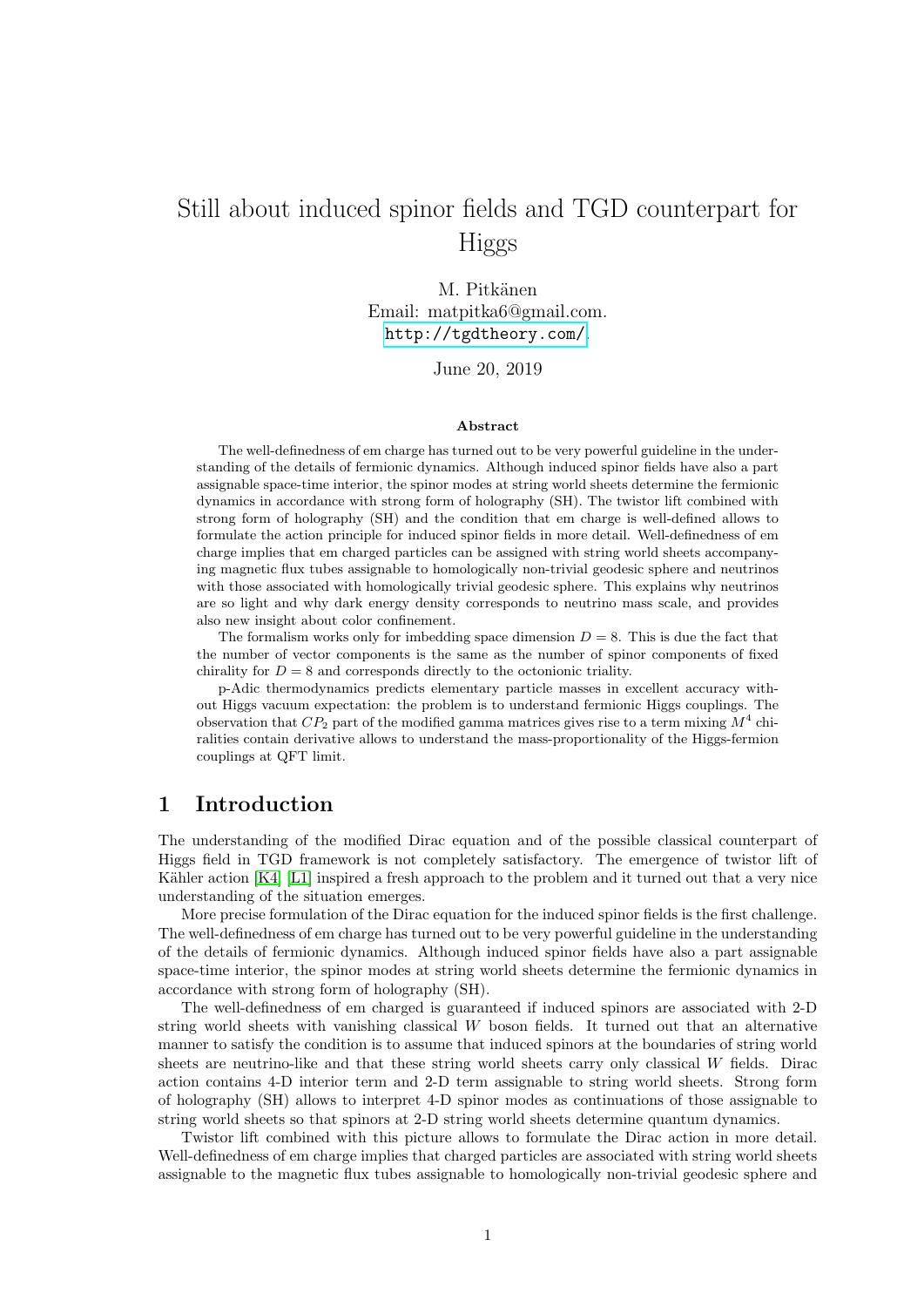neutrinos with those associated with homologically trivial geodesic sphere. This explains why neutrinos are so light and why dark energy density corresponds to neutrino mass scale, and provides also a new insight about color confinement.

A further important result is that the formalism works only for imbedding space dimension  $D = 8$ . This is due the fact that the number of vector components is the same as the number of spinor components of fixed chirality for  $D = 8$  and corresponds directly to the octonionic triality.

p-Adic thermodynamics predicts elementary particle masses in excellent accuracy without Higgs vacuum expectation: the problem is to understand fermionic Higgs couplings. The observation that  $CP_2$  part of the modified gamma matrices gives rise to a term mixing  $M^4$  chiralities contain derivative allows to understand the mass-proportionality of the Higgs-fermion couplings at QFT limit.

#### 2 More precise view about modified Dirac equation

Consistency conditions demand that modified Dirac equation with modified gamma matrices  $\Gamma^{\alpha}$ defined as contractions  $\Gamma^{\alpha} = T^{\alpha k} \gamma_k$  of canonical momentum currents  $T^{\alpha k}$  associated with the bosonic action with imbedding space gamma matrices  $\gamma_k$  [\[K2,](#page-6-2) [K3\]](#page-6-3). The Dirac operator is not hermitian in the sense that the conjugation for the Dirac equation for Ψ does not give Dirac equation for  $\overline{\Psi}$  unless the modified gamma matrices have vanishing covariant divergence as vector at space-time surface. This says that classical field equations are satisfied. This consistency condition holds true also for spinor modes possibly localized at string world sheets to which one can perhaps assign area action plus topological action defined by Kähler magnetic flux. The interpretation is in terms of super-conformal invariance.

The challenge is to formulate this picture more precisely and here I have not achieved a satisfactory formulation. The question has been whether interior spinor field  $\Psi$  are present at all, whether only  $\Psi$  is present and somehow becomes singular at string world sheets, or whether both stringy spinors  $\Psi_s$  and interior spinors  $\Psi$  are present. Both  $\Psi$  and  $\Psi_s$  could be present and  $\Psi_s$ could serve as source for interior spinors with the same H-chirality.

The strong form of holography (SH) suggests that interior spinor modes  $\Psi_n$  are obtained as continuations of the stringy spinor modes  $\Psi_{s,n}$  and one has  $\Psi = \Psi_s$  at string world sheets. Dirac action would thus have a term localized at strong world sheets and bosonic action would contain similar term by the requirement of super-conformal symmetry. Can one realize this intuition?

1. Suppose that Dirac action has interior and stringy parts. For the twistor lift of TGD [\[L1\]](#page-6-1) the interior part with gamma matrices given by the modified gamma matrices associated with the sum of Kähler action and volume action proportional to cosmological constant  $\Lambda$ . The variation with respect to the interior spinor field  $\Psi$  gives modified Dirac equation in the interior with source term from the string world sheet. The H-chiralites of  $\Psi$  and  $Psi$ would be same. Quark like and leptonic H-chiralities have different couplings to Kähler gauge potential and mathematical consistency strongly encourages this.

What is important is that the string world sheet part, which is bilinear in interior and string world sheet spinor fields  $\Psi$  and  $\Psi_s$  and otherwise has the same form as Dirac action. The natural assumption is that the stringy Dirac action corresponds to the modified gamma matrices assignable to area action.

- 2. String world sheet must be minimal surface: otherwise hermiticity is lost. This can be achieved either by adding to the Kähler action string world sheet area term. Whatever the correct option is, quantum criticality should determine the value of string tension. The first string model inspired guess is that the string tension is proportional to gravitational constant  $1/G = 1/l_P^2$  defining the radius fo  $M^4$  twistor sphere or to  $1/R^2$ , R  $CP_2$  radius. This would however allow only strings not much longer than  $l_P$  or R. A more natural estimate is that string tension is proportional to the cosmological constant  $\Lambda$  and depends on p-adic length scale as  $1/p$  so that the tension becomes small in long length scales. Since  $\Lambda$  coupling contant type parameter, this estimate looks rather reasonable.
- 3. The variation of stringy Dirac action with action density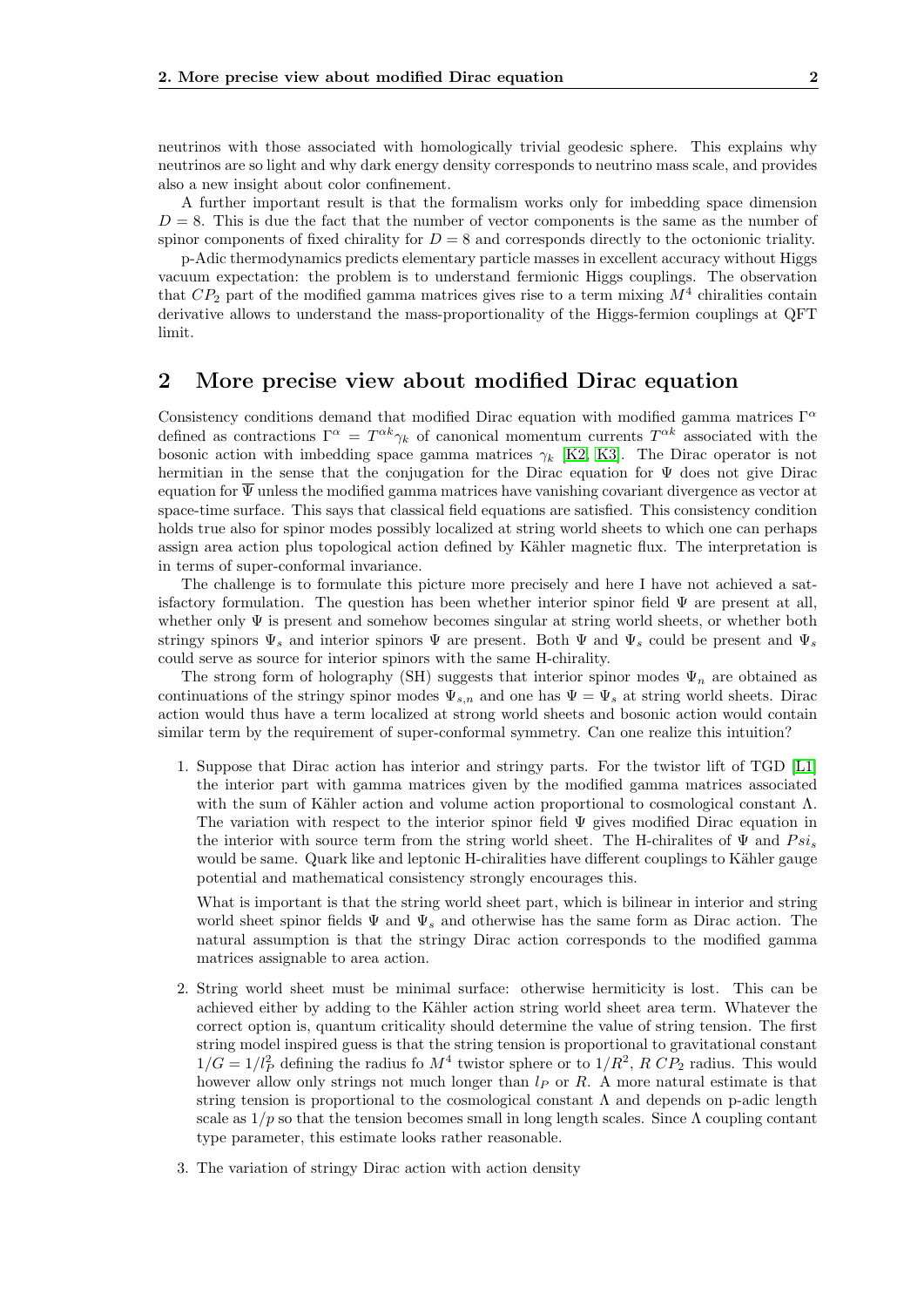$$
L = \left[\overline{\Psi}_s D_s^{\to} \Psi - \overline{\Psi}_s D_s^{\leftarrow} \Psi\right] \sqrt{g_2} + h.c.
$$
 (2.1)

with respect to stringy spinor field  $\Psi_s$  gives for  $\Psi$  Dirac equation  $D_s\Psi = 0$  if there are no Lagrange multiplier terms (see below). The variation in interior gives  $D\Psi = S = D_s \Psi_s$ , where the source term S is located at string world sheets.  $\Psi$  satisfies at string world sheet the analog of 2-D massless Dirac equation associated with the induced metric. This is just what stringy picture suggests.

The stringy source term for D equals to  $D_s\Psi_s$  localized at string world sheets: the construction of solutions would require the construction of propagator for D, and this does not look an attractive idea. For  $D_s\Psi_s = 0$  the source term vanishes. Holomorphy for  $\Psi_s$  indeed implies  $D_s \Psi = 0$ .

4.  $\Psi_s = \Psi$  would realize SH as a continuation of  $\Psi_s$  from string world sheet to  $\Psi$  in the interior. Could one introduce Lagrange multiplier term

$$
L_1 = \overline{\Lambda}(\Psi - \Psi_s) + h.c.
$$

to realize  $\Psi_s = \Psi$ ? Lagrange multiplier spinor field  $\Lambda$  would serve a source in the Dirac equation for  $\Psi = \Psi_s$  and  $\Psi$  should be constructed at string world sheet in terms of stringy fermionic propagator with  $\Lambda$  as source. The solution for  $\Psi_s$  would require the construction of 2-D stringy propagator for  $\Psi_s$  but in principle this is not a problem since the modes can be solved by holomorphy in hypercomplex stringy coordinate. The problem of this option is that the H-chiralities of  $\Lambda$  and  $\Psi$  would be opposite and the coupling of opposite H-chiralities is not in spirit with H-chirality conservation.

A possible cure is to replace the Lagrange multiplier term with

$$
L_1 = \overline{\Lambda}^k \gamma_k (\Psi - \Psi_s) + h.c. \tag{2.2}
$$

The variation with respect to the spin  $3/2$  field  $\Lambda^k$  would give 8 conditions - just the number of spinor components for given H-chirality - forcing  $\Psi = \Psi_s$ !  $D = 8$  would be in crucial role! In other imbedding space dimensions the number of conditions would be too high or too low.

One would however obtain

$$
D_s \Psi = D_s \Psi_s = \Lambda^k \gamma_k . \qquad (2.3)
$$

One could of course solve  $\Psi$  at string world sheet from  $\Lambda^k \gamma_k$  by constructing the 2-D propagator associated with  $D_s$ . Conformal symmetry for the modes however implies  $D_s\Psi = 0$ so that one has actually  $\Lambda^k = 0$  and  $\Lambda^k$  remains mere formal tool to realize the constraint  $\Psi = \Psi_s$  in mathematically rigorous manner for imbedding space dimension  $D = 8$ . This is a new very powerful argument in favor of TGD.

- 5. At the string world sheets  $\Psi$  would be annihilated both by D and  $D_s$ . The simplest possibility is that the actions of  $D$  and  $D_s$  are proportional to each other at string world sheets. This poses conditions on string world sheets, which might force the  $CP<sub>2</sub>$  projection of string world sheet to belong to a geodesic sphere or circle of  $CP<sub>2</sub>$ . The idea that string world sheets and also 3-D surfaces with special role in TGD could correspond to singular manifolds at which trigonometric functions representing  $CP_2$  coordinates tend to go outside their allowed value range supports this picture. This will be discussed below.
	- (a) For the geodesic sphere of type  $II$  induced Kähler form vanishes so that the action of 4-D Dirac massless operator would be determined by the volume term (cosmological constant). Could the action of D reduce to that of  $D_s$  at string world sheets? Does this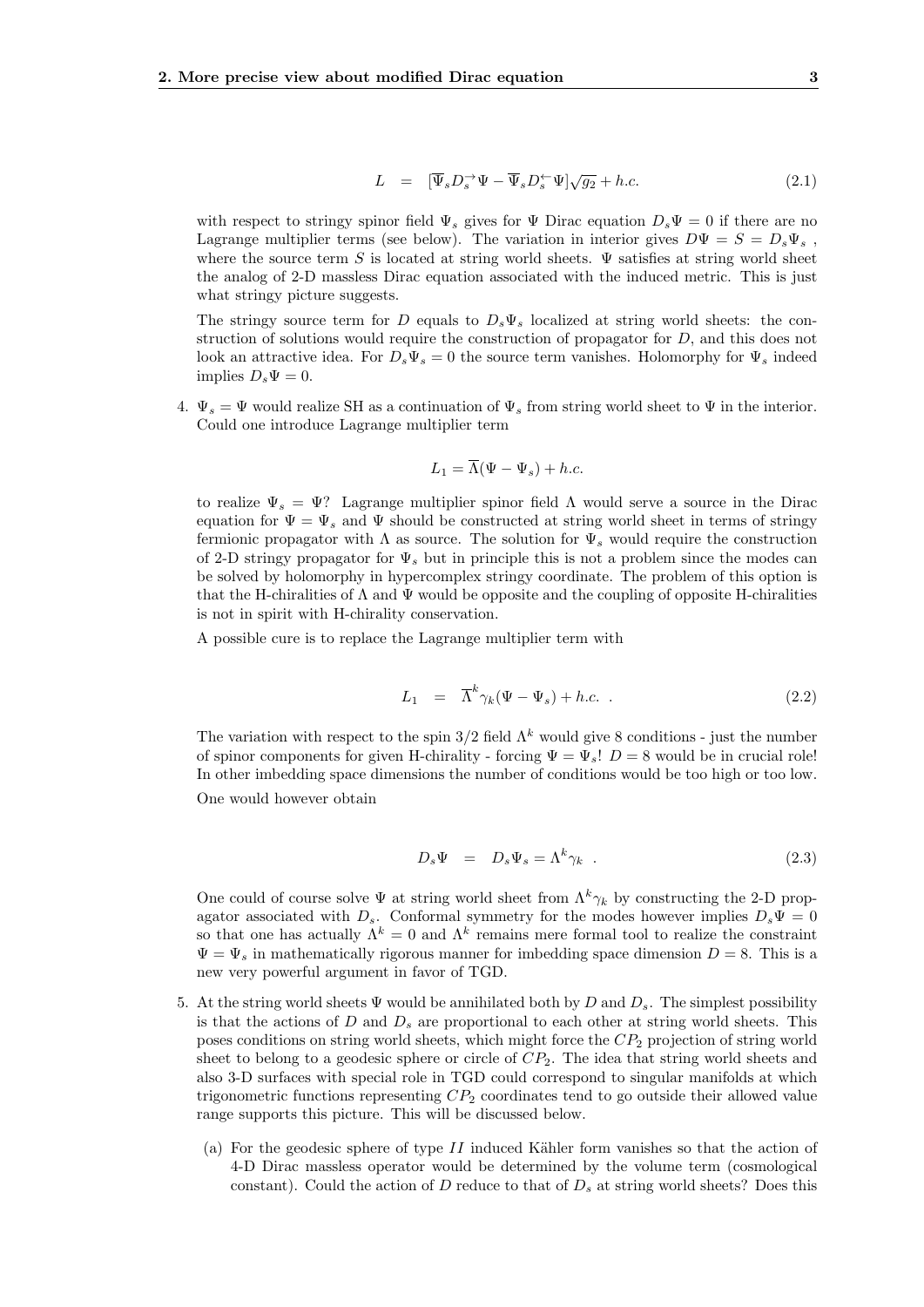require a reduction of the metric to an orthogonal direct sum from string world sheet tangent space and normal space and that also normal part of  $D$  annihilates the spinors at the string world sheet? The modes of  $\Psi$  at string world sheets are locally constant with respect to normal coordinates.

(b) For the geodesic sphere of type  $I$  induced Kähler form is non-vanishing and brings an additional term to  $D$  coming from  $CP_2$  degrees of freedom. This might lead to trouble since the gamma matrix structures of  $D$  and  $D<sub>s</sub>$  would be different. One could however add to string world sheet bosonic action a topological term as Kähler magnetic flux. Although its contribution to the field equations is trivial, the contribution to the modified gamma matrices is non-vanishing and equal to the contraction  $J^{\alpha k}\gamma_k$  of half projection of the Kähler form with  $CP_2$  gamma matrices. The presence of this term could allow the reduction of  $D\Psi_s = 0$  and  $D_s\Psi_s = 0$  to each other also in this case.

#### 3 A more detailed view about string world sheets

In TGD framework gauge fields are induced and what typically occurs for the space-time surfaces is that they tend to "go out" from  $CP_2$ . Could various lower-D surfaces of space-time surface correspond to sub-manifolds of space-time surface?

- 1. To get a concrete idea about the situation it is best to look what happens in the case of sphere  $S^2 = CP_1$ . In the case of sphere  $S^2$  the Kähler form vanishes at South and North poles. Here the dimension is reduced by 2 since all values of  $\phi$  correspond to the same point.  $sin(\Theta)$  equals to 1 at equator - geodesic circle - and here Kähler form is non-vanishing. Here dimension is reduced by 1 unit. This picture conforms with the expectations in the case of  $CP<sub>2</sub>$  These two situations correspond to 1-D and 2-D geodesic sub-manifolds.
- 2.  $CP<sub>2</sub>$  coordinates can be represented as cosines or sines of angles and the modules of cosine or sine tends to become larger than 1 (see <http://tinyurl.com/z3coqau>). In Eguchi-Hanson coordinates  $(r, \Theta, \Phi, \Psi)$  the coordinates r and  $\Theta$  give rise to this kind of trigonometric coordinates. For the two cyclic angle coordinates  $(\Phi, \Psi)$  one does not encounter this problem.
- 3. In the case of  $CP_2$  only geodesic sub-manifolds with dimensions  $D = 0, 1, 2$  are possible. 1-D geodesic submanifolds carry vanishing induce spinor curvature. The impossibility of 3-D geodesic sub-manifolds would suggest that 3-D surfaces are not important.  $CP<sub>2</sub>$  has two geodesic spheres:  $S_I^2$  is homologically non-trivial and  $S_{II}^2$  homologically trivial (see [http:](http://tinyurl.com/z3coqau) [//tinyurl.com/z3coqau](http://tinyurl.com/z3coqau)).
	- (a) Let us consider  $S_I^2$  first.  $CP_2$  has 3 poles, which obviously relates to SU(3), and in Eguchi Hanson coordinates  $(r, \theta, \Phi, \Psi)$  the surface  $r = \infty$  is one of them and corresponds - not to a 3-sphere - but homologically non-trivial geodesic 2- sphere, which is complex sub-manifold and orbits of  $SU(2) \times U(1)$  subgroup. Various values of the coordinate  $\Psi$  correspond to same point as those of  $\Phi$  at the poles of  $S^2$ . The Kähler form J and classical  $Z^0$  and  $\gamma$  fields are non-vanishing whereas W gauge fields vanish leaving only induced  $\gamma$  and  $Z^0$  field as one learns by studying the detailed expressions for the curvature of spinor curvature and vierbein of  $CP_2$ .

String world sheet could have thus projection to  $S_I^2$  but both  $\gamma$  and  $Z^0$  would be vanishing except perhaps at the boundaries of string world sheet, where  $Z<sup>0</sup>$  would naturally vanish in the picture provided by standard model. One can criticize the presence of  $Z<sup>0</sup>$  field since it would give a parity breaking term to the modified Dirac operator. SH would suggest that the reduction to electromagnetism at string boundaries might make sense as counterpart for standard model picture. Note that the original vision was that besides induced Kähler form and em field also  $Z<sup>0</sup>$  field could vanish at string world sheets.

(b) The homologically trivial geodesic sphere  $S_{II}^2$  is the orbit of  $SO(3)$  subgroup and not a complex manifold. By looking the standard example about  $S_I^2$ , one finds that the both  $J, Z_0$ , and  $\gamma$  vanish and only the W components of spinor connection are non-vanishing. In this case the notion of em charge would not be well-defined for  $S^2_{II}$  without additional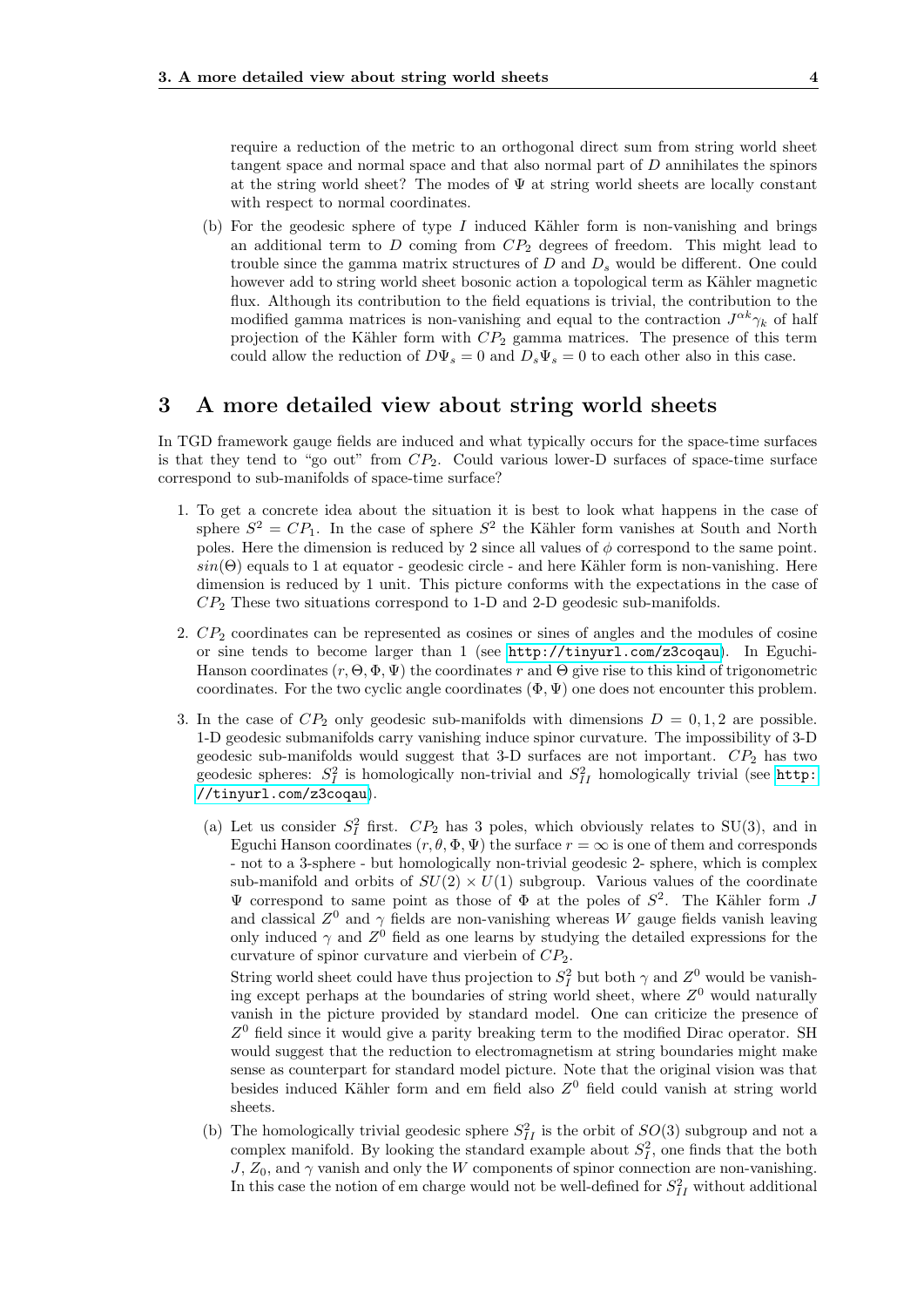conditions. Partonic 2-surfaces, their light-like orbits, and boundaries of string world sheets could do so since string world sheets have 1-D intersection with with the orbits. This picture would make sense for the minimal surfaces replacing vacuum extremals in the case of twistor lift of TGD.

Since em fields are not present, the presence of classical W fields need not cause problems. The absence of classical em fields however suggests that the modes of induced spinor fields at boundaries of string worlds sheets must be em neutral and represent therefore neutrinos. The safest but probably too strong option would be right-handed neutrino having no coupling spinor connection but coupling to the  $CP_2$  gamma matrices transforming it to left handed neutrino. Recall that  $\nu_R$  represents a candidate for super-symmetry.

Neither charged leptons nor quarks would be allowed at string boundaries and classical W gauge potentials should vanish at the boundaries if also left-handed neutrinos are allowed: this can be achieved in suitable gauge. Quarks and charged leptons could reside only at string world sheets assignable to monopole flux tubes. This could relate to color confinement and also to the widely different mass scales of neutrinos and other fermions as will be found.

To sum up, the new result is that the distinction between neutrinos and other fermions could be understood in terms of the condition that em charge is well-defined. What looked originally a problem of TGD turns out to be a powerful predictive tool.

### 4 Classical Higgs field again

A motivation for returning back to Higgs field comes from the twistor lift of Kähler action.

- 1. The twistor lift of TGD [\[K4\]](#page-6-0) [\[L1\]](#page-6-1) brings in cosmological constant as the coefficient of volume term resulting in dimensional reduction of 6-D Kähler action for twistor space of space-time surface realized as surface in the product of twistor space of  $M<sup>4</sup>$  and  $CP<sub>2</sub>$ . The radius of the sphere of  $M<sup>4</sup>$  twistor bundle corresponds to Planck length. Volume term is extremely small but removes the huge vacuum degeneracy of Kähler action. Vacuum extremals are replaced by 4-D minimal surfaces and modified Dirac equation is just the analog of massless Dirac equation in complete analogy with string models.
- 2. The well-definedness and conservation of fermionic em charges and SH demand the localization of fermions to string world sheets. The earlier picture assumed only em fields at string world sheets. More precise picture allows also W fields.
- 3. The first guess is that string world sheets are minimal surfaces and this is supported by the previous considerations demanding also string area term and Kähler magnetic flux tube. Here gravitational constant assignable to  $M<sup>4</sup>$  twistor space would be the first guess for the string tension.

What one can say about the possible existence of classical Higgs field?

1. TGD predicts both Higgs type particles and gauge bosons as bound states of fermions and antifermions and they differ only in that their polarization are in  $M^4$  resp.  $CP_2$  tangent space. p-adic thermodynamics [\[K1\]](#page-6-4) gives excellent predictions for elementary particle masses in TGD framework. Higgs vacuum expectation is not needed to predict fermion or boson masses. Standard model gives only a parametrization of these masses by assuming that Higgs couplings to fermions are proportional to their masses, it does not predict them.

The experimental fact is however that the couplings of Higgs are proportional to fermion masses and TGD should be able to predict this and there is a general argument for the proportonality, which however should be deduced from basic TGD. Can one achieve this?

2. Can one imagine any candidate for the classical Higgs field? There is no covariantly constant vector field in  $CP_2$ , whose space-time projection could define a candidate for classical Higgs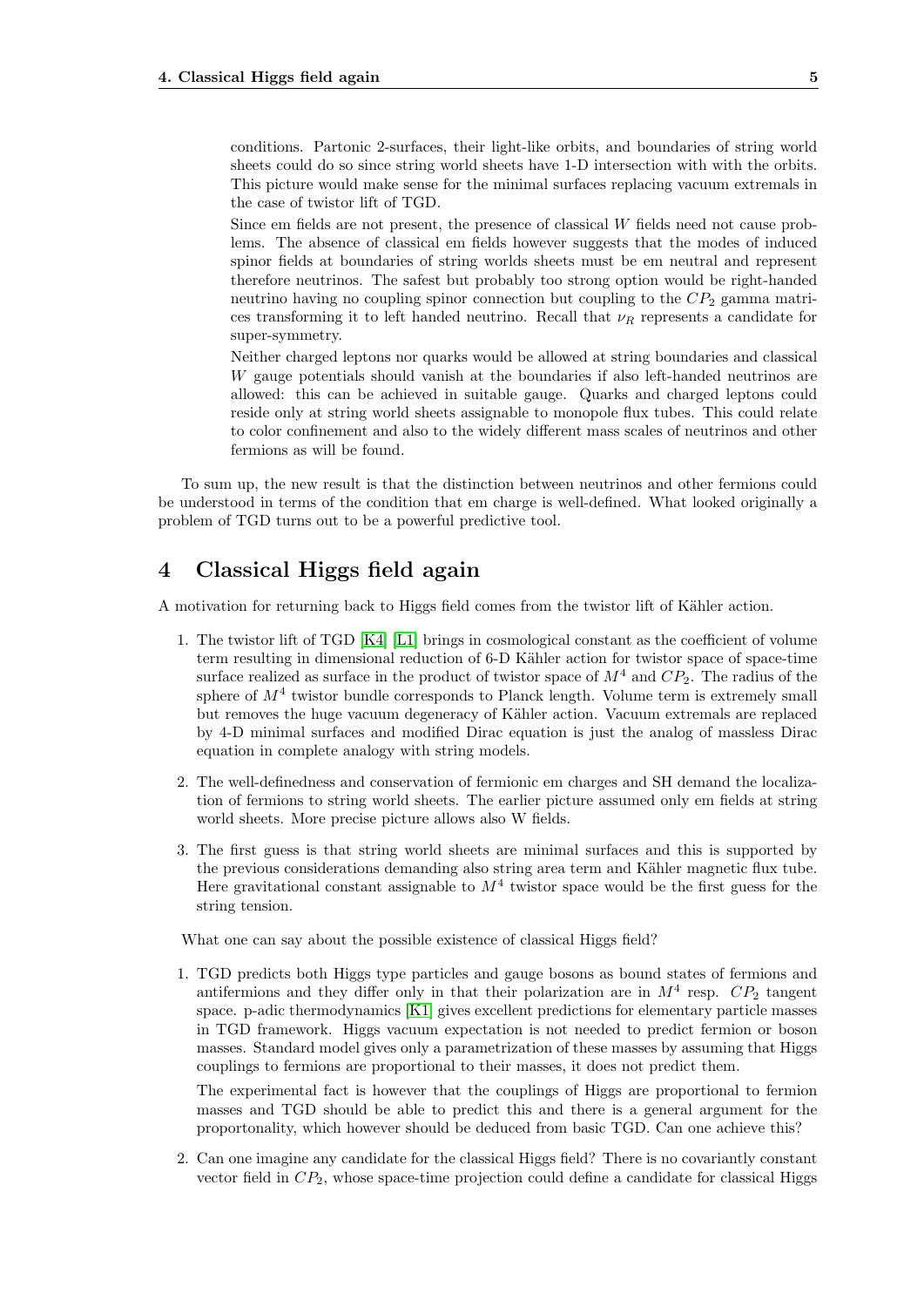field. This led years ago before the model for how bosons emerge from fermions to the wrong conclusion that TGD does not predict Higgs.

The first guess for the possibly existing classical counterpart of Higgs field would be as  $CP_2$ part for the divergence of the space-time vector defined modified gamma matrices expressible in terms of canonical momentum currents having natural interpretation as a generalization of force for point like objects to that for extended objects. Higgs field in this sense would however vanish by above consistency conditions and would not couple to spinors at all.

Classical Higgs field should have only  $CP_2$  part being  $CP_2$  vector. What would be also troublesome that this proposale for classical Higgs field would involve second derivatives of imbedding space coordinates. Hence it seems that there is no hope about geometrization of classical Higgs fields.

3. The contribution of the induced Kähler form gives to the modified gamma matrices a term expressible solely in terms of  $CP_2$  gamma matrices. Also mere volume action givs this kind of term. This term appears in modified Dirac equation and mixes  $M<sup>4</sup>$  chiralities - a signal for the massivation. This term is analogous to Higgs term expect that it contains covariant derivative.

The question that I have not posed hitherto is whether this term could at QFT limit of TGD give rise to vacuum expectation of Higgs. The crucial observation is that the presence of derivative, which in quantum theory corresponds roughly to mass proportionality of chirality mixing coupling at QFT limit. This could explain why the coupling of Higgs field to fermions is proportional to the mass of the fermion at QFT limit!

4. For  $S_{II}^2$  type string world sheets assignable to neutrinos the contribution to the chirality mixing coupling should be of order of neutrino mass. The coefficient  $1/L^4$  of the volume term defining cosmological constant [\[L1\]](#page-6-1) separates out as over all factor in massless Dirac equation and the parameter characterizing the mass scale causing the mixing is of order  $m = \omega_1 \omega_2 R$ . Here  $\omega_1$  characterizes the scale of gradient for  $CP_2$  coordinates. The simplest minimal surface is that for which  $CP_2$  projection is geodesic line with  $\Phi = \omega_1 t$ .  $\omega_2$  characterizes the scale of the gradient of spinor mode.

Assuming  $\omega_1 = \omega_2 \equiv \omega$  the scale m is of order neutrino mass  $m_{\nu} \simeq .1$  eV from the condition Assuming  $\omega_1 - \omega_2 = \omega$  and search is of order neutrino mass  $m_{\nu} = 0.1$  eV from the condition  $m \sim \omega^2 R \sim m_{\nu}$ . This gives the estimate  $\omega \sim \sqrt{m_{CP_2} m_{\nu}} \sim 10^2 m_p$  from  $m_{CP_2} \sim 10^{-4} m_p$ , which is weak mass scale and therefore perfectly sensible. The reduction  $\Delta c/c$  of the light velocity from maximal signal velocity due the replacement  $g_{tt} = 1 - R^2 \omega^2$  is  $\Delta c/c \sim 10^{-34}$ and thus completely negligible. This estimate does not make sense for charged fermions, which correspond to  $S_I^2$  type string world sheets.

A possible problem is that if the value of the cosmological constant  $\Lambda$  evolves as  $1/p$  as function of the length mass scale the mass scale of neutrinos should increase in short scales. This looks strange unless the mass scale remains below the cosmic temperature so that neutrinos would be always effectively massless.

5. For  $S_I^2$  type string world sheets assignable to charged fermions Kähler action dominates and the mass scales are expected to be higher than for neutrinos. For  $S_I^2$  type strings the modified gamma matrices contain also Kähler term and a rough estimate is that the ratio of two contributions is the ratio of the energy density of K¨ahler action to vacuum energy density. As Kähler energy density exceeds the value corresponding to vacuum energy density  $1/L<sup>4</sup>$ ,  $L \sim 40 \mu$ m, Kähler action density begins to dominate over dark energy density.

To sum up, this picture suggest that the large difference between the mass scales of neutrinos and em charged fermions is due to the fact that neutrinos are associated with string world sheet of type  $II$  and em charged fermions with string world sheets of type  $I$ . Both strings world sheets would be accompanied by flux tubes but for charged particles the flux tubes would carry Kähler magnetic flux. Cosmological constant forced by twistor lift would make neutrinos massive and allow to understand neutrino mass scale.